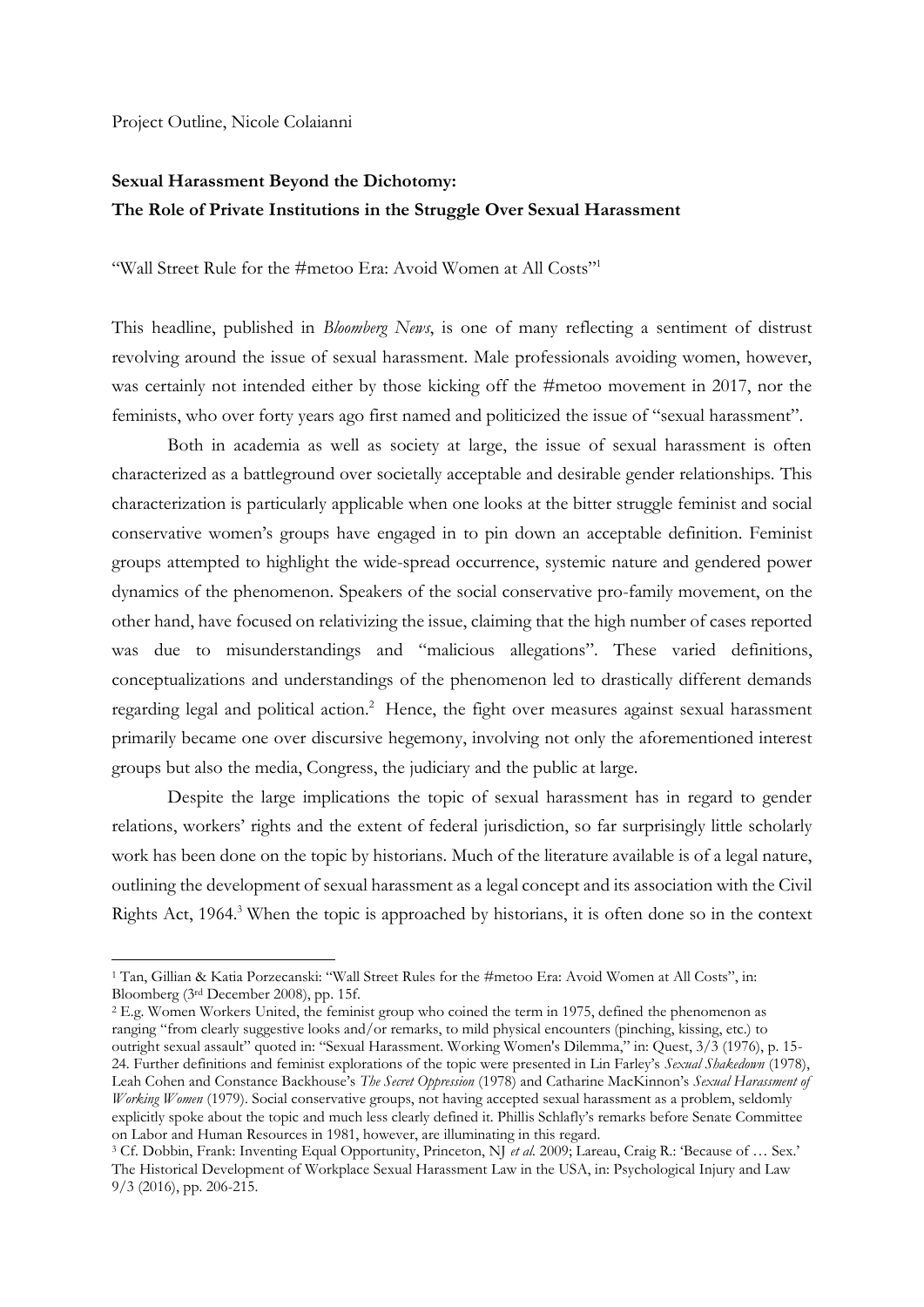of the broader fields of sexual violence against women or of sex discrimination in the workplace or present it as an issue that only emerged after 1991. <sup>4</sup> Notable exceptions are the historian Katharin Zipple, who elaborates on the conceptualization of sexual harassment within the US, Germany and the European Union, making use of an enticing transatlantic approach, and the historian and political scientist Carrie N. Baker, who conducted extensive research on the feminist movement against sexual harassment from the early 1970s up to the Supreme Court decision in 1986. 5

Before the backdrop of the growing polarization of US-American politics and society, it is hardly surprising that the issue of sexual harassment continues to be presented as bilaterally charged, highlighting the ideological debate between social conservative and feminist (or on a wider scale progressive) actors. However, this prominent bilateral perception disregards the considerable role employers have taken in defining and shaping the concept of sexual harassment from the 1980s onwards. This oversight may be due to the fact that employers' reactions to the problem of sexual harassment were often driven by a practical, economic motivation and their voice therefore was not prominently situated in an ideological discussion on the issue. Hence, my project aims to shed light on a so far unacknowledged aspect of the discussion on sexual harassment: One that engages with the topic as a matter of employment in which authorities are de facto transferred from the federal government to the private sector, causing a great shift in the power relationship between the federal government, employers and their employees.

I argue that the Equal Employment Opportunity Commission (EEOC) as well as the judiciary, by demanding private organizations employ anti-sexual harassment policies, preventative measures and grievance procedures, inadvertently relinquished much of their authority regarding this topic, transferring it to the organizations in question. This process began when the EEOC published its anti-sexual harassment guidelines in 1980 and was significantly expediated when the Supreme Court in 1998 declared the employer liable, if their company had no grievance procedure in place.<sup>6</sup> Additionally, the Court declined to hear charges which had not first exhausted all internal company grievance procedures.<sup>7</sup>

As long as employers defined sexual harassment more broadly than the federal government, they were not only safe from federal intervention but also gained additional control over their employees. A broad definition of sexual harassment, coupled with the employer's discretion when executing policies and penalizing offenses, had the potential to transform breeches of anti-sexual

<sup>4</sup> 1991 presents a cesura in public awareness about sexual harassment due to the Senate hearings dealing with Anita Hill's allegations of sexual harassment against the supreme court justice nominee Clarence Thomas.

<sup>5</sup> Zippel, Katharin: The Politics of Sexual Harassment. A Comparative Study of the United States, the European Union, and Germany, New York *et al.* 2006; Baker, Carrie N.: The Women's Movement Against Sexual Harassment, New York 2008.

<sup>6</sup> Equal Employment Opportunity Commission: "Guidelines on Sexual Harassment," 45 Federal Register 74676,

Nov 10, 1980; Oncale v. Sundowner Offshore Services, 523 U.S. 75 (1998).

<sup>7</sup> Dobbin: Inventing Equal Opportunity, p. 214.